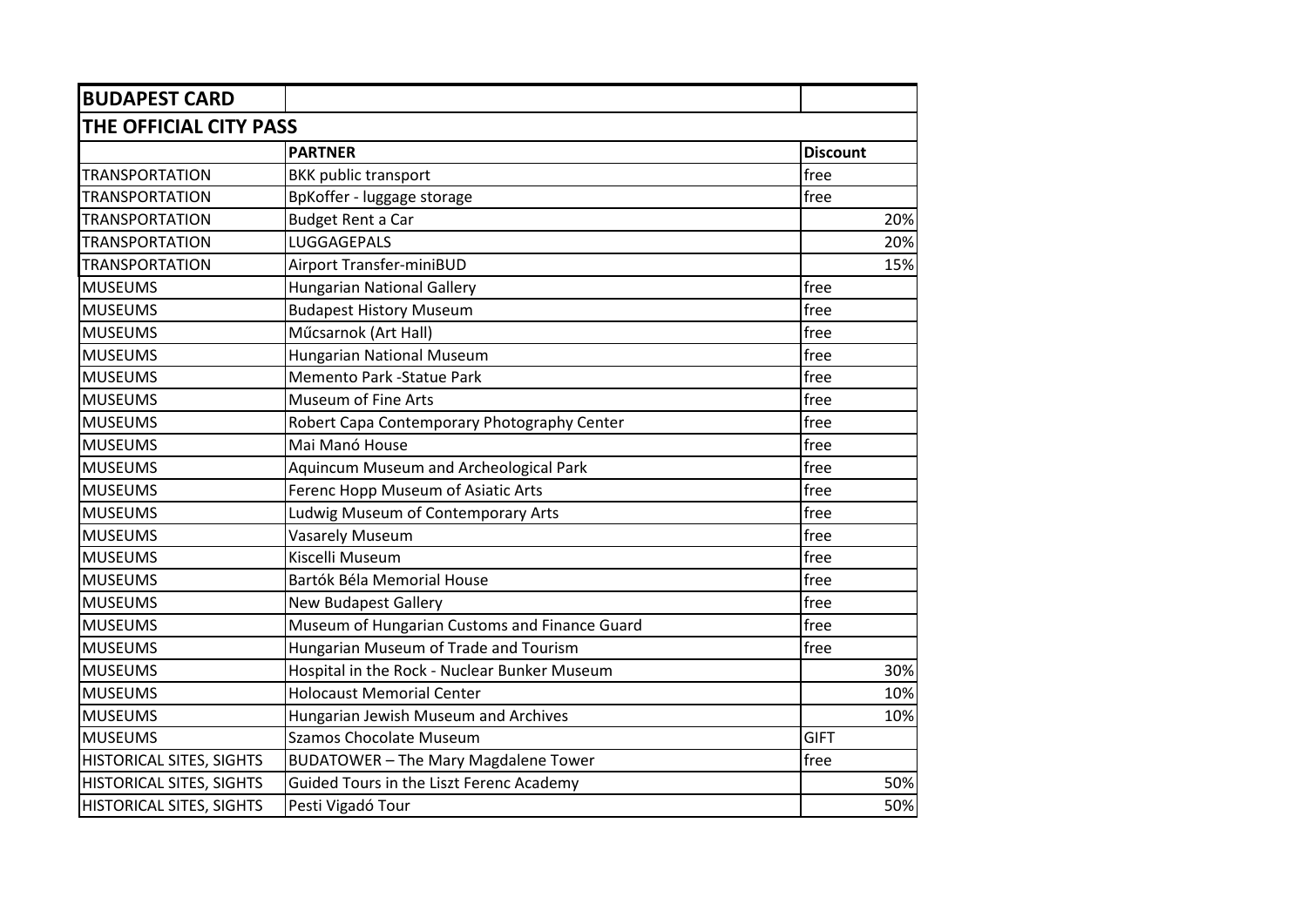| <b>HISTORICAL SITES, SIGHTS</b> | The Innercity Parish Church                                    |      | 20% |
|---------------------------------|----------------------------------------------------------------|------|-----|
| <b>HISTORICAL SITES, SIGHTS</b> | Opera concert and tour of the building                         |      | 20% |
| <b>HISTORICAL SITES, SIGHTS</b> | Margaret Island Water Tower                                    |      | 20% |
| <b>HISTORICAL SITES, SIGHTS</b> | St. Stephen's Basilica - Panorama Lookout                      |      | 15% |
| <b>HISTORICAL SITES, SIGHTS</b> | UPPER LOOKOUT, FISHERMAN'S BASTION                             |      | 10% |
| <b>HISTORICAL SITES, SIGHTS</b> | Dohány street Synagogue                                        |      | 10% |
| <b>SIGHTSEEING</b>              | CITY RAMA - Buda Walking Tour (2 pm)                           | free |     |
| <b>SIGHTSEEING</b>              | CITY RAMA - Pest Walking Tour (10 am)                          | free |     |
| <b>SIGHTSEEING</b>              | OFFICIAL CASTLE BUS IN BUDAPEST                                | free |     |
| <b>SIGHTSEEING</b>              | IC-Tour night bike tour                                        |      | 50% |
| <b>SIGHTSEEING</b>              | IC-Tour segway tour                                            |      | 50% |
| <b>SIGHTSEEING</b>              | DUNA CORSO Budapest sightseeing boat                           |      | 40% |
| <b>SIGHTSEEING</b>              | NOVA FAIRY TALES - SMALL GROUP AND PRIVATE GUIDED TOUR         |      | 30% |
| <b>SIGHTSEEING</b>              | CITYRAMA - Eat Hungary, Gourmet Walking Tour                   |      | 30% |
| <b>SIGHTSEEING</b>              | BIKE & RELAX bike tours in Budapest, in the country and abroad |      | 25% |
| <b>SIGHTSEEING</b>              | <b>BUDAPEST TUKTUK</b>                                         |      | 20% |
| <b>SIGHTSEEING</b>              | CITY TOUR HOP ON HOP OFF                                       |      | 20% |
| <b>SIGHTSEEING</b>              | Legenda Sightseeing Cruises                                    |      | 20% |
| <b>SIGHTSEEING</b>              | <b>CITY SIGHTSEEING BUDAPEST</b>                               |      | 20% |
| <b>SIGHTSEEING</b>              | PROGRAM CENTRUM HOP ON HOP OFF                                 |      | 20% |
| <b>SIGHTSEEING</b>              | Evening cruise with music and dinner                           |      | 15% |
| <b>SIGHTSEEING</b>              | <b>Bike Rental-BIKE &amp; RELAX</b>                            |      | 10% |
| <b>SIGHTSEEING</b>              | Big Bus Tours Hop On Hop Off Sightseeing Tour                  |      | 10% |
| <b>SIGHTSEEING</b>              | Legenda Dinner Cruise                                          |      | 10% |
| <b>SIGHTSEEING</b>              | <b>LUNCH &amp; CRUISE</b>                                      |      | 10% |
| <b>SIGHTSEEING</b>              | PUSKÁS MEMORIAL & ETYEK WINE TASTING TOUR                      |      | 10% |
| <b>SIGHTSEEING</b>              | RiverRide - Sightseeing on Land and Water                      |      | 10% |
| <b>SIGHTSEEING</b>              | Jewish Heritage Tours                                          |      | 10% |
| <b>RECREATION</b>               | St. Lukács Thermal Bath and Swimmingpool                       | free |     |
| <b>RECREATION</b>               | Aquaworld                                                      |      | 20% |
| <b>RECREATION</b>               | Széchenyi Thermal Bath and Swimmingpool                        |      | 20% |
| <b>RECREATION</b>               | St. Gellért Thermal Bath and Swimmingpool                      |      | 20% |
| <b>RECREATION</b>               | Rudas Thermal Bath and Swimmingpool                            |      | 20% |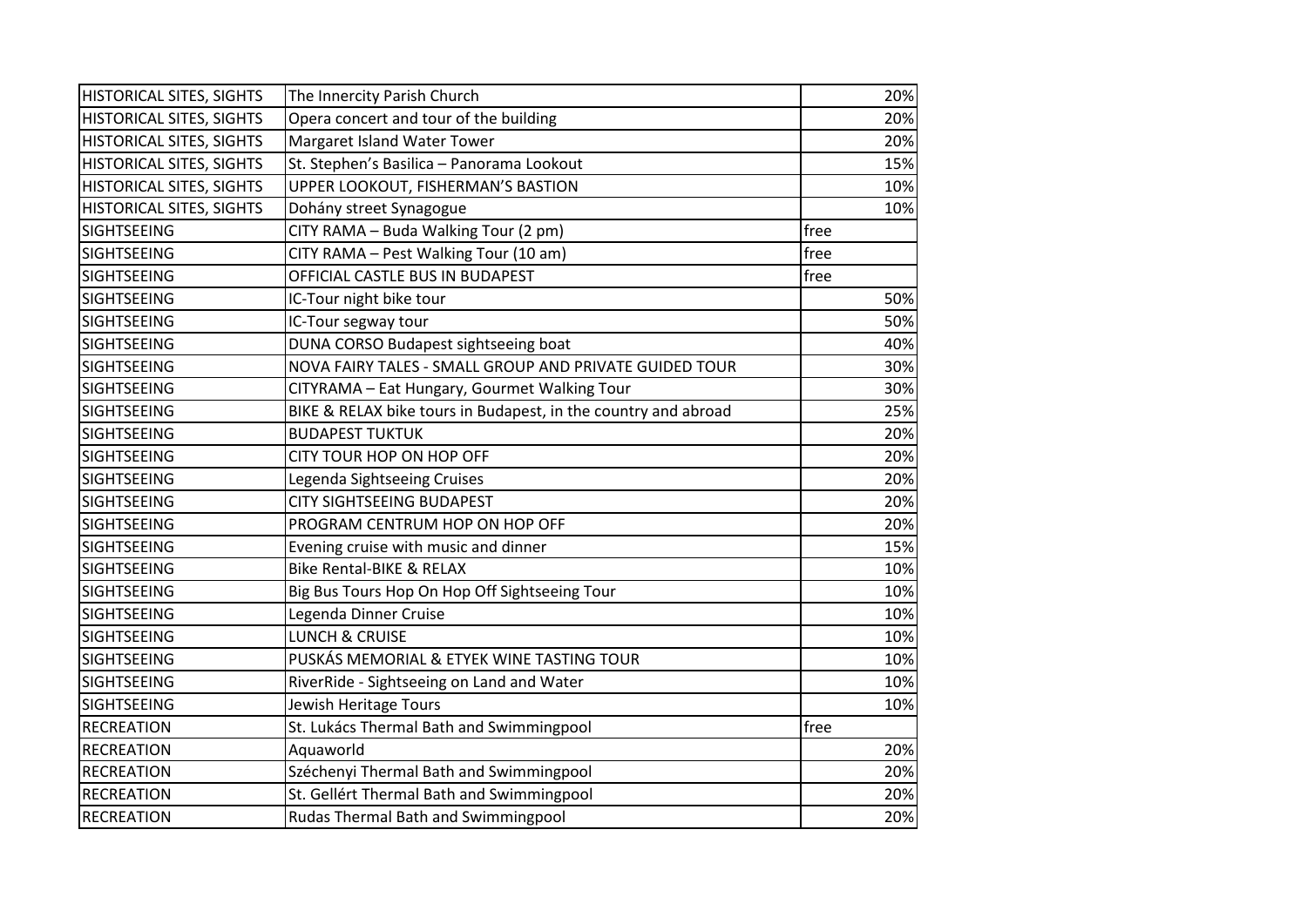| <b>RECREATION</b> | Király Thermal Bath                          | 20%   |
|-------------------|----------------------------------------------|-------|
| <b>RECREATION</b> | Palatinus Thermal Bath, Public and Wave Pool | 20%   |
| <b>RECREATION</b> | Római Lido                                   | 20%   |
| <b>RECREATION</b> | <b>MANDALA DAY SPA</b>                       | 20%   |
| PROGRAMMES        | Hungarian History 3D Show                    | free  |
| <b>PROGRAMMES</b> | Csopa Science Center                         | free  |
| <b>PROGRAMMES</b> | Pálvölgyi cave                               | free  |
| <b>PROGRAMMES</b> | Urban Betyár Restaurant & Visitor Center     | free  |
| PROGRAMMES        | Chefparade Hungarian Cooking School          | 30%   |
| PROGRAMMES        | <b>Miniversum Theme Park</b>                 | 30%   |
| <b>PROGRAMMES</b> | CASTLE GARDEN BAZAAR SOUTHERN PALACES        | 30%   |
| <b>PROGRAMMES</b> | CASTLE GARDEN BAZAAR GUARD 'S PALACE         | 30%   |
| <b>PROGRAMMES</b> | <b>TimeTrap Exit Game</b>                    | 30%   |
| <b>PROGRAMMES</b> | <b>Budapest Zoo and Botanical Garden</b>     | 25%   |
| <b>PROGRAMMES</b> | St. Stephen's Basilica Treasury              | 25%   |
| <b>PROGRAMMES</b> | <b>Budapest Summer Festival</b>              | 20%   |
| <b>PROGRAMMES</b> | MARGARET ISLAND OPEN-AIR STAGE               | 20%   |
| PROGRAMMES        | <b>Budapest Private Photo Tours</b>          | 20%   |
| <b>PROGRAMMES</b> | Exhibitions at the Pesti Vigadó              | 20%   |
| <b>PROGRAMMES</b> | Szemlő-hegyi cave                            | 20%   |
| PROGRAMMES        | Tropicarium                                  | 15%   |
| PROGRAMMES        | Zwack Unicum Heritage Visitors' Center       | 15%   |
| PROGRAMMES        | <b>Budapest Gala Concert</b>                 | 10%   |
| <b>PROGRAMMES</b> | Hungária Orchestra & Folk Ensemble           | 10%   |
| PROGRAMMES        | Pinball Museum Budapest                      | 10%   |
| PROGRAMMES        | Organ Concert in the St.Stephen's Basilica   | 10%   |
| PROGRAMMES        | <b>Budapest Advent and Christmas Fair</b>    | 5-10% |
| PROGRAMMES        | <b>Budapest Spring Fair</b>                  | 5-10% |
| <b>GASTRONOMY</b> | Café Astoria Budapest                        | 30%   |
| <b>GASTRONOMY</b> | <b>Gellért Brasserie and Restaurant</b>      | 30%   |
| <b>GASTRONOMY</b> | Gellért Panorama Restaurant                  | 30%   |
| <b>GASTRONOMY</b> | Gellért Espresso                             | 30%   |
| <b>GASTRONOMY</b> | Cafe Dorottya Bistro&Bar                     | 30%   |